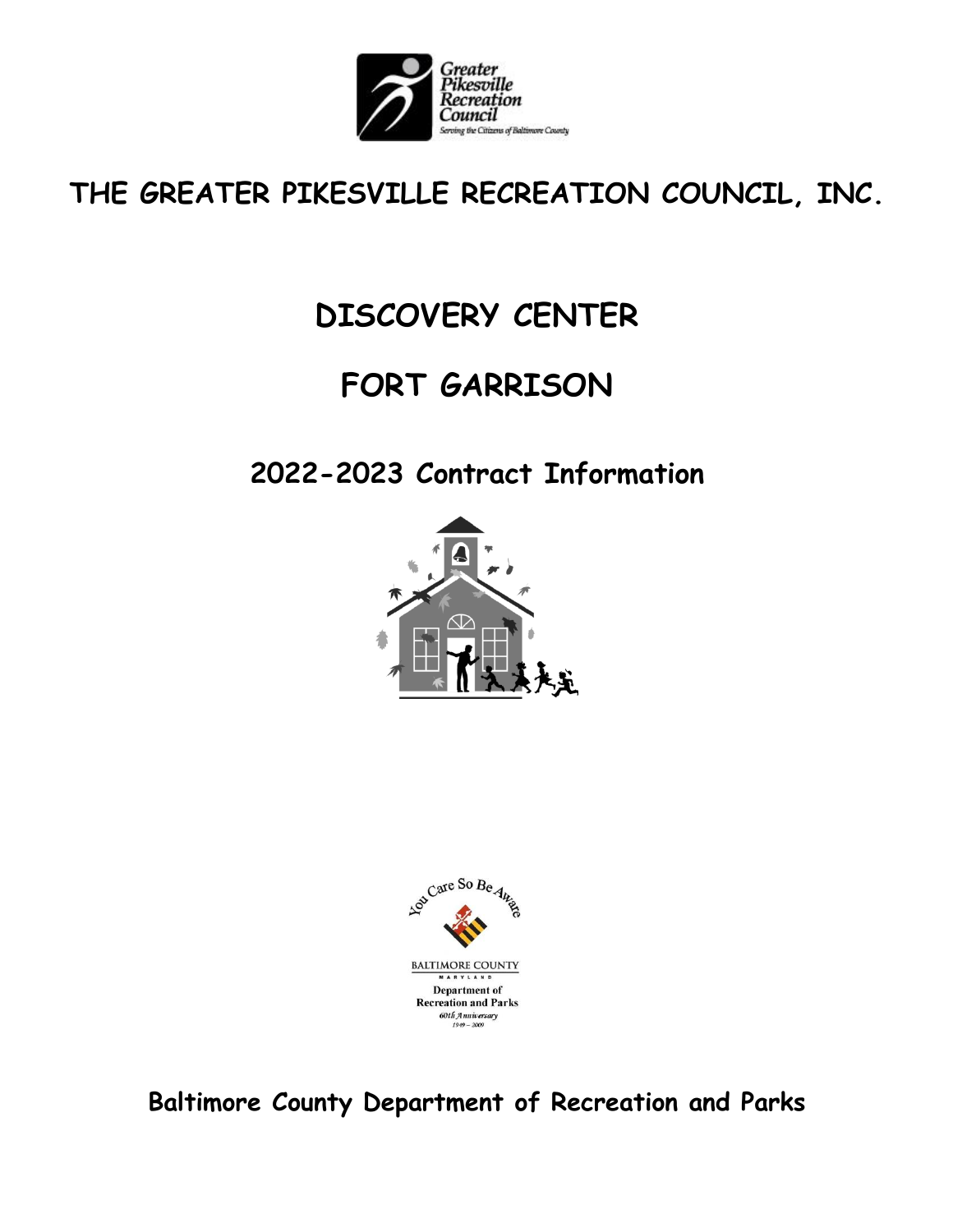### **Baltimore County Department of Recreation and Parks THE GREATER PIKESVILLE RECREATION COUNCIL, INC.**



#### **PRE-K CONTRACT FOR**

**THE DISCOVERY CENTER AT FORT GARRISON**



**Enrollment Year 2022-2023**

Pre-K Program for 4 year olds as of 09/01/22 – 5 day a week sessions – Monday thru Friday, 9AM – 4PM

*This program will operate in correlation with the Baltimore County Department of Education school calendar and the school system's inclement weather policy and procedure.*

| $Sex:$ M $\qquad$ F                                                                |  |  |  |  |
|------------------------------------------------------------------------------------|--|--|--|--|
|                                                                                    |  |  |  |  |
|                                                                                    |  |  |  |  |
|                                                                                    |  |  |  |  |
|                                                                                    |  |  |  |  |
|                                                                                    |  |  |  |  |
|                                                                                    |  |  |  |  |
|                                                                                    |  |  |  |  |
|                                                                                    |  |  |  |  |
|                                                                                    |  |  |  |  |
| Person to contact, in case of an emergency, when parent/guardian can't be reached: |  |  |  |  |
|                                                                                    |  |  |  |  |
|                                                                                    |  |  |  |  |
|                                                                                    |  |  |  |  |
| Persons authorized to pick up my child:                                            |  |  |  |  |
|                                                                                    |  |  |  |  |
|                                                                                    |  |  |  |  |
|                                                                                    |  |  |  |  |
| Any allergies or medical conditions:                                               |  |  |  |  |
|                                                                                    |  |  |  |  |
|                                                                                    |  |  |  |  |